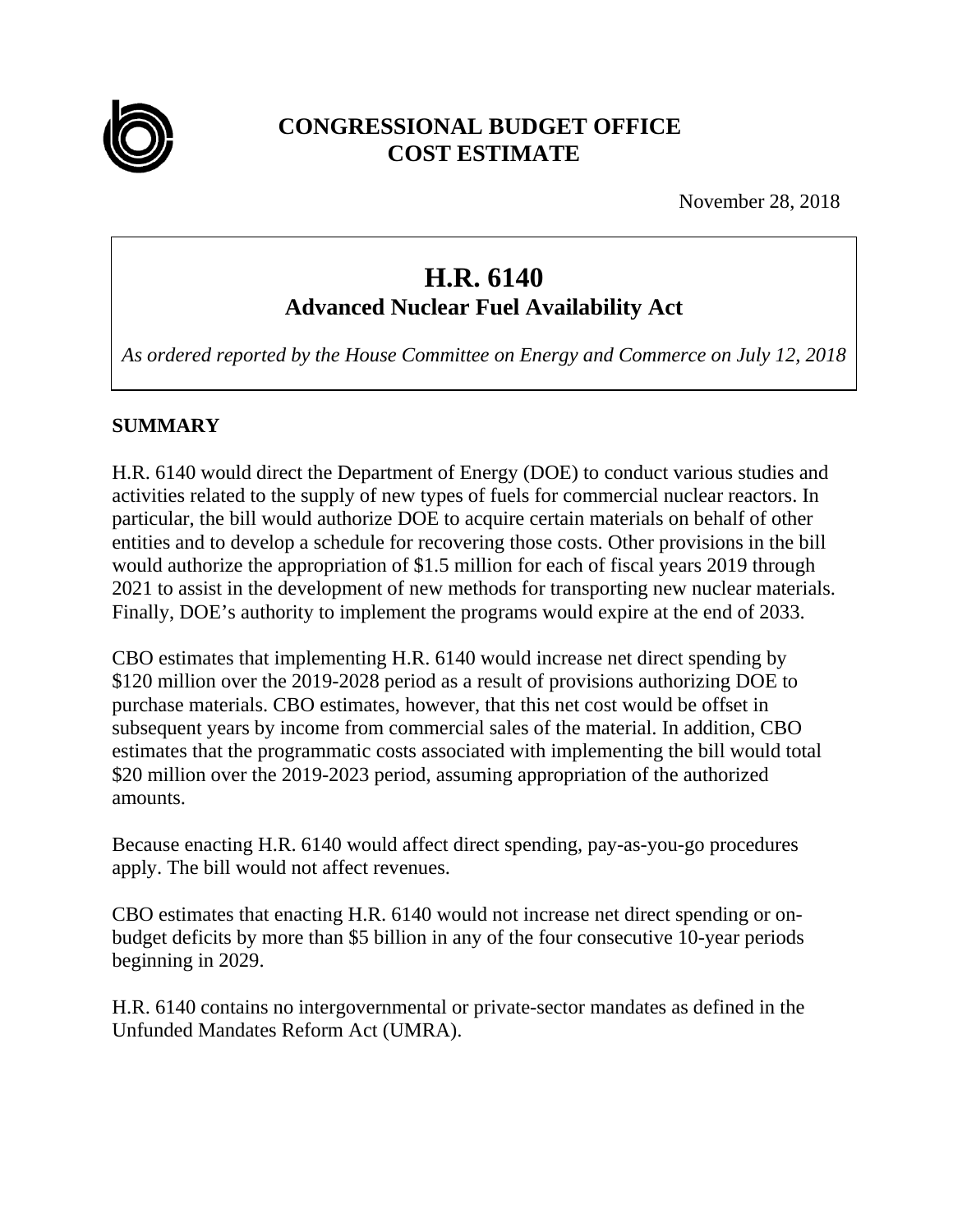# **ESTIMATED COST TO THE FEDERAL GOVERNMENT**

The estimated budgetary effect of H.R. 6140 is shown in the following table. The costs of the legislation fall within budget function 270 (energy).

|                                      | By Fiscal Year, in Millions of Dollars |                  |                |                                                       |                |                  |                |               |                |                          |                |               |
|--------------------------------------|----------------------------------------|------------------|----------------|-------------------------------------------------------|----------------|------------------|----------------|---------------|----------------|--------------------------|----------------|---------------|
|                                      | 2019                                   | 2020             | 2021           | 2022                                                  | 2023           | 2024             | 2025           | 2026          | 2027           | 2028                     | 2019-<br>2023  | 2019-<br>2028 |
|                                      |                                        |                  |                | <b>INCREASES IN DIRECT SPENDING</b>                   |                |                  |                |               |                |                          |                |               |
| <b>Acquisition Costs</b>             |                                        |                  |                |                                                       |                |                  |                |               |                |                          |                |               |
| <b>Estimated Budget Authority</b>    | $\overline{0}$                         | $\theta$         | 150            | $\overline{0}$                                        | $\mathbf{0}$   | $\boldsymbol{0}$ | 1              |               |                | 5                        | 150            | 166           |
| <b>Estimated Outlays</b>             | $\Omega$                               | $\Omega$         | 8              | 15                                                    | 45             | 45               | 38             | $\frac{5}{5}$ | $\frac{5}{5}$  | $\overline{\phantom{0}}$ | 68             | 166           |
| <b>Cost Recovery Fees</b>            |                                        |                  |                |                                                       |                |                  |                |               |                |                          |                |               |
| <b>Estimated Budget Authority</b>    | $\mathbf{0}$                           | $\boldsymbol{0}$ | $\overline{0}$ | $\overline{0}$                                        | $\mathbf{0}$   | $\boldsymbol{0}$ | $-1$           | -9            | $-18$          | $-18$                    | $\mathbf{0}$   | -46           |
| <b>Estimated Outlays</b>             | $\Omega$                               | $\overline{0}$   | $\Omega$       | $\theta$                                              | $\overline{0}$ | $\Omega$         | $-1$           | $-9$          | $-18$          | $-18$                    | $\overline{0}$ | $-46$         |
| <b>Total Direct Spending</b>         |                                        |                  |                |                                                       |                |                  |                |               |                |                          |                |               |
| <b>Estimated Budget Authority</b>    | $\overline{0}$                         | $\overline{0}$   | 150            | $\overline{0}$                                        | $\overline{0}$ | $\mathbf{0}$     | $\overline{0}$ | $-4$          | $-13$          | $-13$                    | 150            | 120           |
| <b>Estimated Outlays</b>             | $\mathbf{0}$                           | $\Omega$         | 8              | 15                                                    | 45             | 45               | 37             | $-4$          | $-13$          | $-13$                    | 68             | 120           |
|                                      |                                        |                  |                | <b>INCREASES IN SPENDING SUBJECT TO APPROPRIATION</b> |                |                  |                |               |                |                          |                |               |
| <b>Estimated Authorization Level</b> | 2                                      |                  | 6              | 6                                                     |                |                  |                |               | 5              | 5                        | 23             | 48            |
| <b>Estimated Outlays</b>             | $\ast$                                 | $\frac{4}{3}$    | $\overline{5}$ | $\overline{7}$                                        | $\frac{5}{5}$  | $\frac{5}{5}$    | $\frac{5}{5}$  | $\frac{5}{5}$ | $\overline{5}$ | 5                        | 20             | 45            |

#### **BASIS OF ESTIMATE**

For this estimate, CBO assumes that the legislation will be enacted near the start of 2019.

CBO estimates that implementing purchase agreements authorized by H.R. 6140 would increase net direct spending by \$120 million over the 2019-2028 period, reflecting gross capital and operating costs of \$166 million and offsetting receipts from recoveries of \$46 million. CBO estimates that the net costs incurred through 2028 would be offset in subsequent years by income from sales of the materials. In addition, CBO estimates that implementing the bill would cost \$20 million over the 2019-2023 period, assuming appropriation of the authorized and necessary amounts.

#### **Direct Spending**

H.R. 6140 would authorize DOE to acquire high-assay, low-enriched uranium (HALEU) for new commercial uses. DOE would be directed to establish a consortium of entities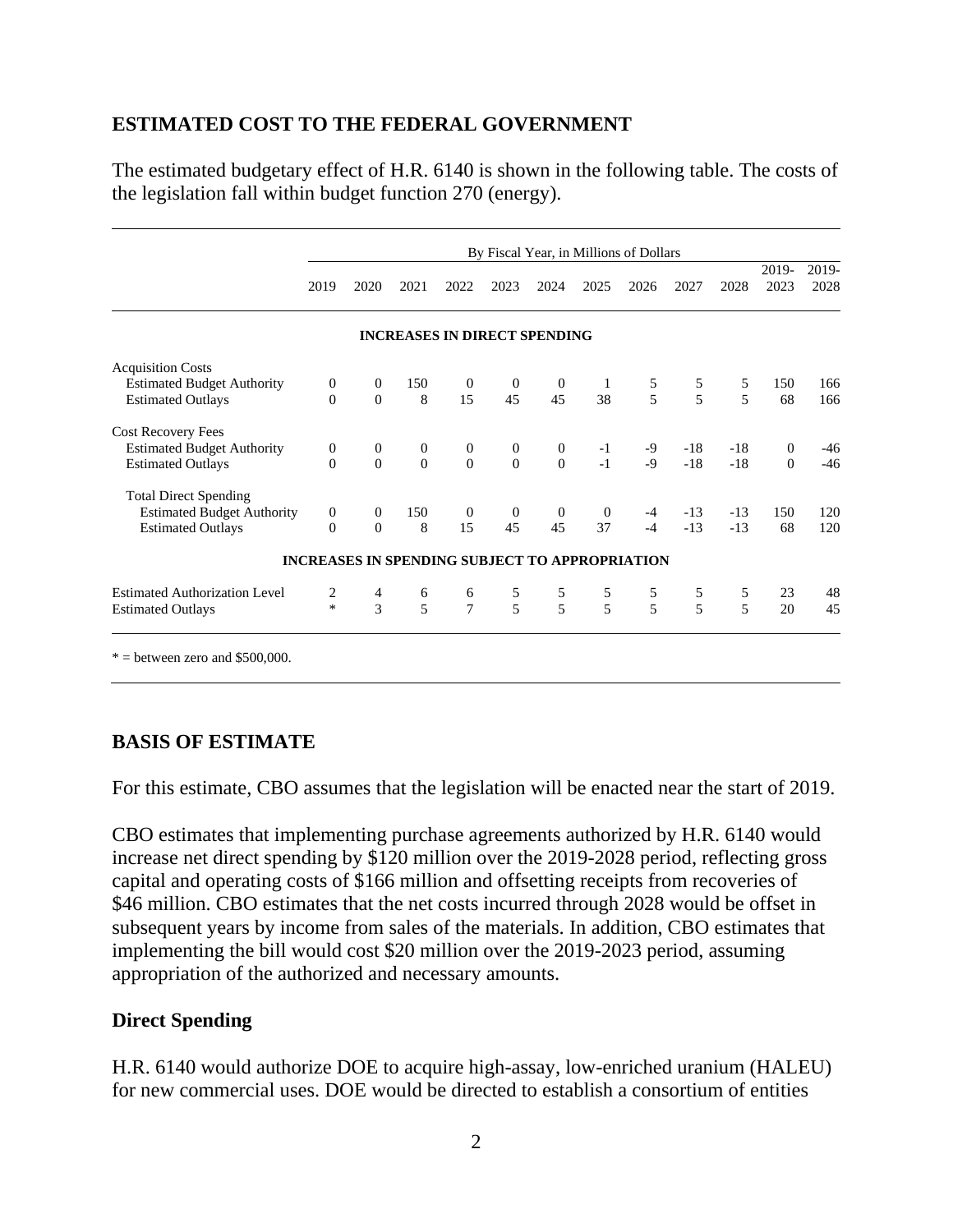involved in the nuclear fuel cycle to assess the potential supply and demand for such materials and to develop a schedule for recovering any acquisition costs that the department incurs. Under the bill, DOE would be expressly prohibited from including materials allocated for defense purposes in its assessment of available supplies. Because the legislation does not expressly make those transactions subject to further appropriation, CBO views the acquisition authority as a form of direct spending.

**Background on HALEU.** Producing fuels for nuclear reactors involves a multistep process to turn uranium ore into a form that can be used to generate electricity. Historically, electric utilities have purchased the raw materials and then entered into contracts with domestic or foreign companies to increase—or enrich—the concentration of uranium isotope from less than 1 percent to up to 3 percent to 5 percent. Such materials are known as low-enriched uranium (LEU). Most enrichment services are purchased under long-term contracts.

According to academic and industry experts, most new technologies for advanced nuclear reactors will require uranium with higher concentrations of uranium isotopes, ranging from over 6 percent to nearly 20 percent. In addition, some have proposed using such materials—known as high-assay LEU, or HALEU—for new types of fuel for conventional nuclear power plants. At this time, however, there are no large commercial sources of HALEU anywhere in the world.<sup>[1](#page-2-0)</sup>

Private companies have been reluctant to invest in new enrichment facilities for HALEU because of uncertainty surrounding the technical and economic viability of new nuclear technologies. A recent industry assessment suggests that the annual demand for HALEU in the 2020s could range from less than 5 metric tons to more than 100 metric tons a year—the equivalent of less than 1 percent to 5 percent, respectively, of the current demand for conventional LEU.[2](#page-2-1) In addition, the timing of any sales will depend on the availability of new shipping containers and fuel fabrication facilities, which may take several years to design and build.

**Estimated Budgetary Effects of the Bill.** H.R. 6140 would direct DOE to make HALEU available, to the extent practical, for commercial uses by the end of 2025. CBO anticipates that DOE would acquire the materials by making commitments to purchase HALEU that would be produced in the future. Assuming those agreements follow

<span id="page-2-0"></span> <sup>1.</sup> DOE produces small quantities of HALEU for research and medical purposes by modifying materials in defense stockpiles, but most of the stockpiled materials available for civilian uses are projected to be used by 2030. Although some foreign entities also produce materials that could be imported for use by commercial users, such imports would require specialized licenses, transportation systems, and marketing arrangements. For more information, see Massachusetts Institute of Technology, *The Future of Nuclear Energy in a Carbon-Constrained World: An Interdisciplinary MIT Study* (2018), p. 88, [http://tinyurl.com/ycdxnugt.](http://tinyurl.com/ycdxnugt)

<span id="page-2-1"></span><sup>2.</sup> See Nuclear Energy Institute, letter to Secretary Rick Perry on the Need for High-Assay Low-Enriched Uranium (July 5, 2018), [http://tinyurl.com/yaqvkwoc.](http://tinyurl.com/yaqvkwoc)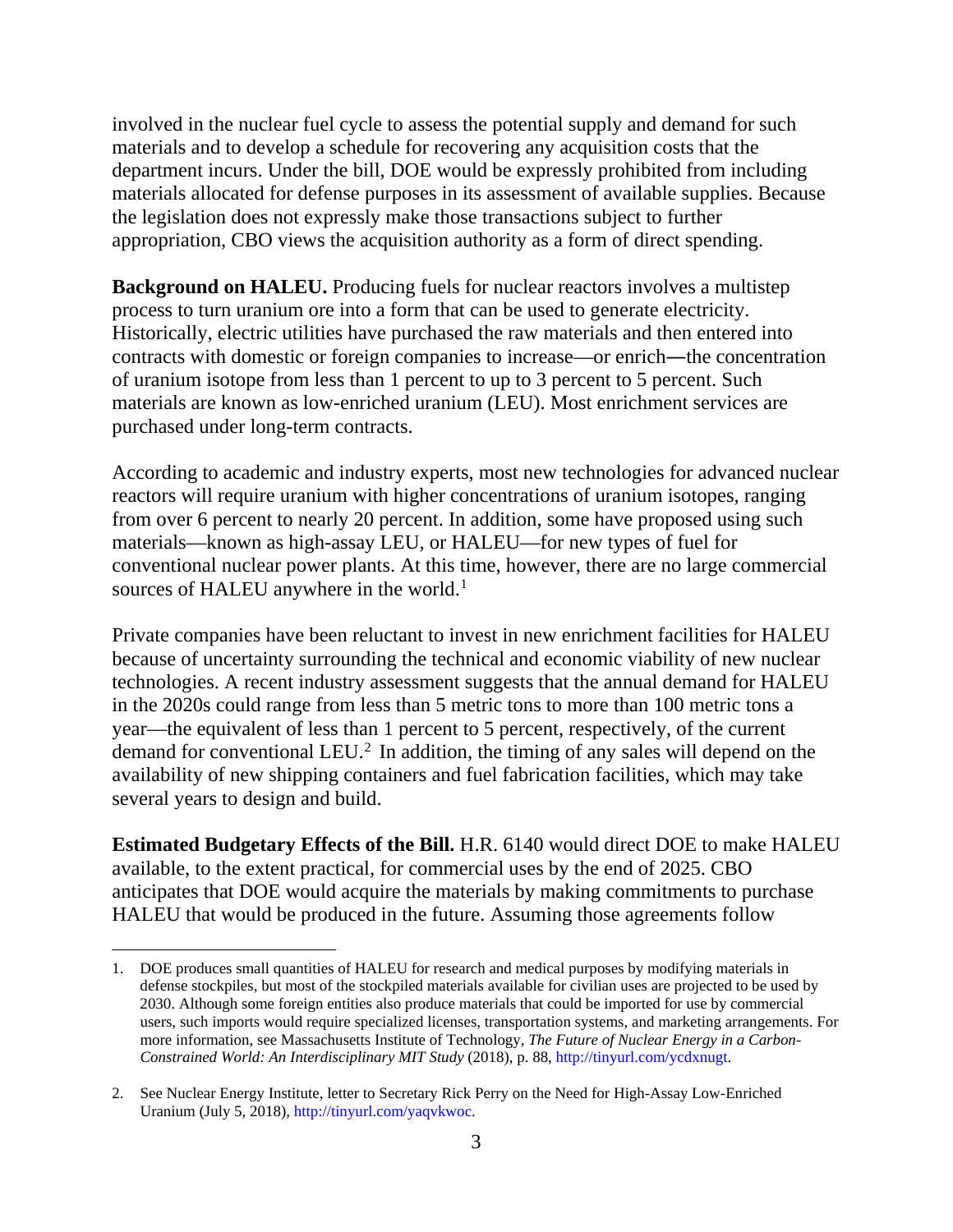standard industry practice, CBO expects that the value of DOE's purchases would cover the capital cost of the new production facilities as well as the operating costs incurred during the first 8 to 10 years of production. For this estimate, CBO assumes DOE would minimize the net cost of the HALEU by reimbursing the enrichers' construction and operating costs as they are incurred.

The cost of implementing H.R. 6140 would depend on the type and scale of enrichment services purchased by DOE. Based on information from industry experts and historical trends in enrichment prices and costs, CBO estimates that DOE would spend between \$100 million and \$200 million for new enrichment capacity for HALEU, with a midpoint of \$150 million. That estimated cost reflects CBO's expectation that DOE would require buyers to provide raw materials in the form of LEU and that DOE would purchase the minimum quantities necessary for testing and demonstrating new nuclear reactor and fuel technologies, which could range from a few metric tons to over 10 metric tons per year.

Using information from industry studies, CBO estimates that most of the constructionrelated outlays would occur by 2026, assuming that developers receive the necessary regulatory and marketing approvals in the next few years.<sup>[3](#page-3-0)</sup> Once the facilities are operational, CBO estimates, DOE would spend another \$5 million a year for operating expenses, or a total of \$16 million over the 2019-2028 period. CBO estimates that DOE would recover about one-quarter of the capital costs and two-thirds of the operating costs by 2028, resulting in receipts totaling \$46 million over the 10-year period.

# **Spending Subject to Appropriation**

CBO estimates that implementing H.R. 6140 would cost \$20 million over the 2019-2023 period, assuming appropriation of the authorized amounts. That total includes the \$4.5 million specifically authorized for DOE to assist in the design and licensing of transportation systems needed to transport HALEU and related materials.

CBO also estimates that DOE would spend about \$16 million over the 2019-2023 period to operate the consortium and implement agreements to acquire HALEU and to sell it to commercial users. For this estimate, CBO assumes that DOE would review and execute about 10 contracts under the acquisition program and that the administrative costs of processing and servicing those agreements would be similar to the costs incurred by DOE in processing applications for loans and loan guarantees.

In addition, CBO expects that implementing H.R. 6140 could affect the workload of the Nuclear Regulatory Commission (NRC), which licenses and regulates civilian facilities that use radioactive materials. In particular, that agency would be heavily involved in the

<span id="page-3-0"></span> <sup>3.</sup> For more information, see Nuclear Energy Institute, *Addressing the Challenges with Establishing the Infrastructure for the front-end of the Fuel Cycle for Advanced Reactors*, NEI White Paper (January 2018), <http://tinyurl.com/ydamptz6> (PDF, 504 KB).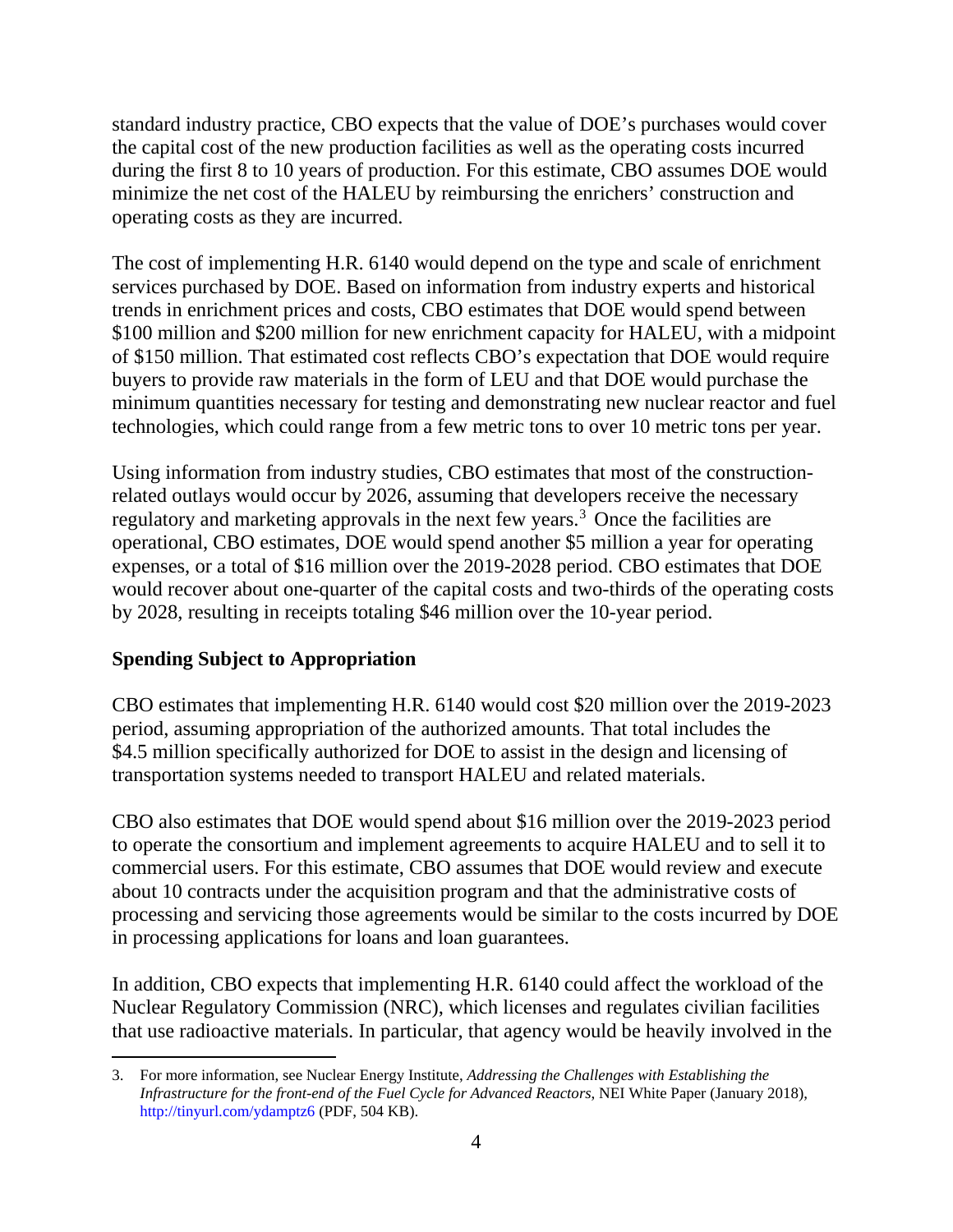design and licensing of facilities and transportation containers required to develop a commercial supply of HALEU. To the extent that the legislation results in an overall increase or acceleration of such activities, the bill could increase the NRC's costs, which are subject to appropriation. However, because the NRC is required under current law to offset most of its funding through fees charged to entities it regulates, CBO estimates that any net changes in the agency's spending under the bill would not exceed \$500,000 in any year.

#### **UNCERTAINTY**

CBO aims to produce cost estimates that generally reflect the middle of a range of the most likely budgetary outcomes that would result if the legislation was enacted. In estimating the effects of H.R. 6140, CBO had to account for several sources of uncertainty:

- CBO does not know the quantity or price of the HALEU that DOE would acquire to implement the bill. Spending could be higher or lower than the estimated amounts depending on the size of the commercial market for HALEU, DOE's role in meeting the needs of that market, and the cost of supplying those materials.
- CBO cannot determine the form or terms of the contractual arrangements that DOE would use to acquire materials under the bill. Costs also could differ if DOE chose to purchase materials from Russia or another foreign entity.
- CBO cannot predict the amount or timing of collections from fees paid by private entities for the use of the fuel. Advanced nuclear reactor projects face technological and market risks, which could affect the timing and amount of their purchases or payments.

# **PAY-AS-YOU-GO CONSIDERATIONS**

The Statutory Pay-As-You-Go Act of 2010 establishes budget-reporting and enforcement procedures for legislation affecting direct spending or revenues. The net changes in outlays that are subject to those pay-as-you-go procedures are shown in the following table.